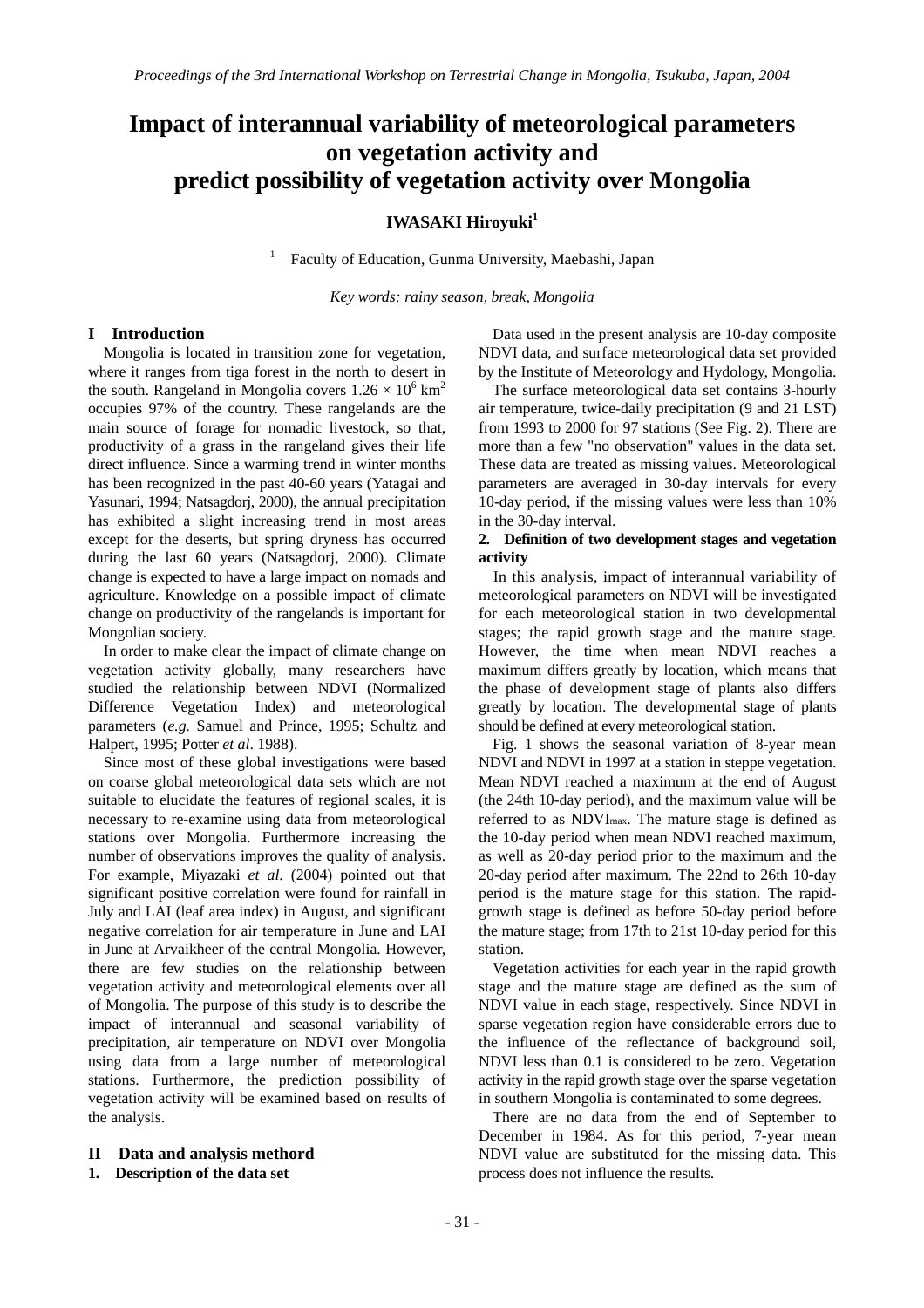

**Fig. 1 Definition of the rapid-growth stage (R-G stage) and the mature stage of vegetation activity.**



**Fig. 2 Distribution of the correlation coefficient between precipitation amount and NDVI in the rapid-growth stage and the mature stage.** 

#### **3. Calculation of correlation coefficient**

Meteorological parameters are averaged in 30-day

intervals for every 10-day period. 36 mean values are obtained at most for one parameter and one year, and correlation coefficients between meteorological parameters and vegetation activity in the two stages are calculated for all combinations. The maximum value among these correlation coefficients will be discussed in this paper.

The analysis period is short (8 years). Since the number of data used calculating correlation coefficients is 8 at most, correlation coefficients with less than 99% confidence level were neglected in this analysis.

#### **III Impact of precipitation**

 Fig. 2 shows distribution of the maximum correlation coefficient between precipitation and vegetation activity in the two stages. Positive correlations at the 99% significant level are recognized at 29% of all stations in the rapid growth stage (Fig. 2a), and increases to 42% in the mature stage (Fig. 2b). In both stages, there are a few stations with significant correlations around Mongolian Altai, the Khangay Mountains and the Khenety Mountains where annual precipitation is relatively high for Mongolia.

Although there are number of stations with significant positive correlation in the rapid growth stage in steppe (42%) with low annual precipitation, there are not many stations in forest steppe (19%) with high annual precipitation. It is seemed that dry environment make correlation coefficient high.

In the mature stage, significant correlation were recognized at 25% of all stations in forest steppe, at 42% in steppe and at 68% in desert steppe, respectively. The correlation coefficient between vegetation activity and precipitation tends to be high in vegetation zones with little annual precipitation, which is consistent with the results of the previous studies.

Timing of the maximum correlation differs by station. Fig. 3 shows the timing of the maximum correlation coefficient relative to the time when mean NDVI reaches a maximum; "0" in the x-axis means the period of the maximum of mean NDVI. When a station had two maxima, these two maxima were counted in Fig. 3. Precipitation in the early rapid-growth stage had impacted on the vegetation activity in the rapid growth stage, and there is not a large time lag. On the other hand, precipitation in the mature stage had almost no influence on the vegetation activity in mature stage. Precipitation 1-2 months before the mature stage did impact the vegetation activity in the mature stage, which is consistent with the results of the previous studies. In other word, precipitation in the rapid growth stage is importance for vegetation activity in both two stages.

 Precipitation 4-5 months before the mean NDVI maximum (April to May) were correlated with vegetation activities in some meteorological stations in Fig. 3. These stations are located between Mongolian Altai and the Khangay Mountains.

#### **IV Impact of air temperature**

**1. Impact of air temperature to vegetation activity in the rapid-growth stage**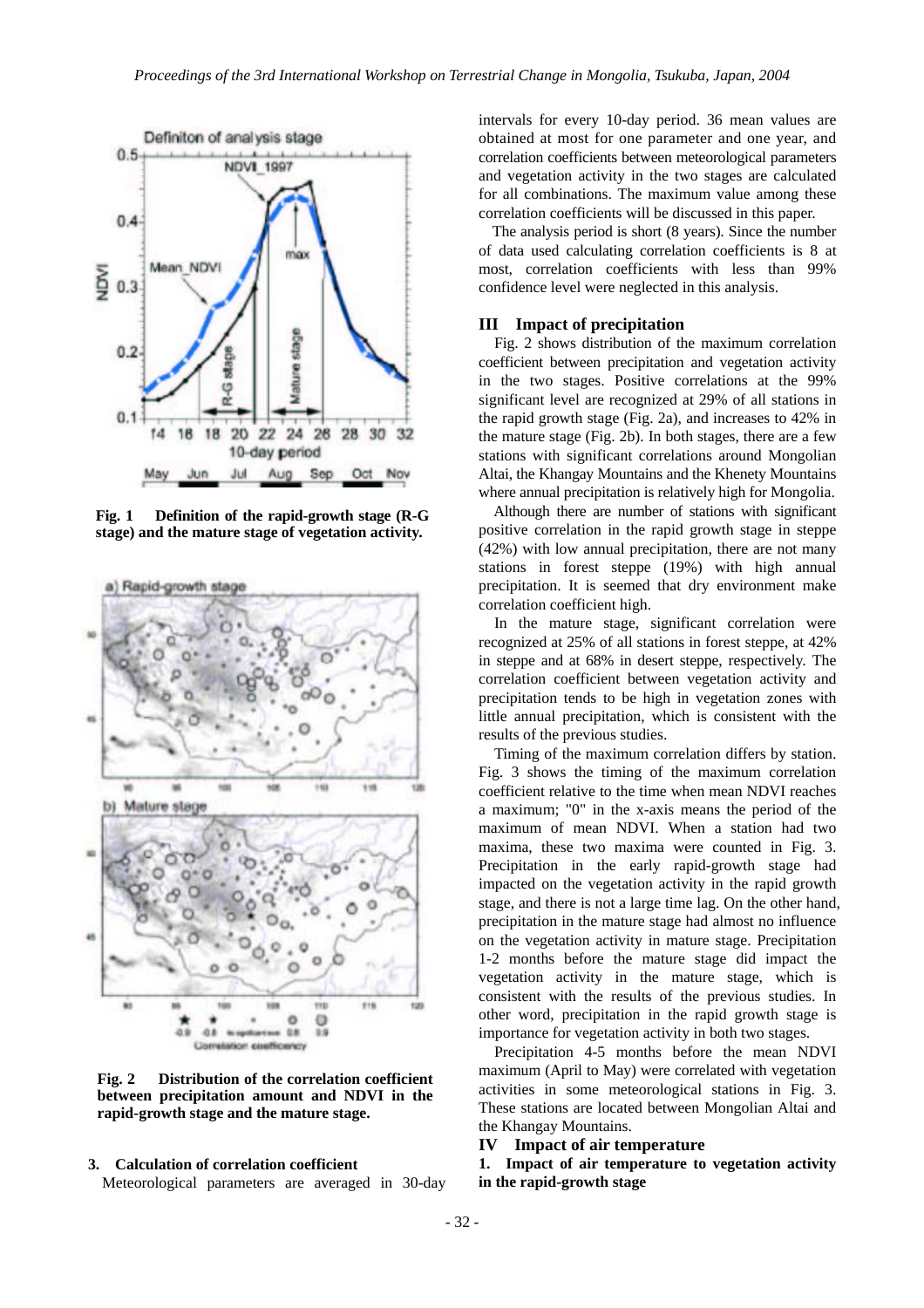

**Fig. 3 Timing of the maximum correlation coefficient relative to mean NDVI maximum in the rapid-growth stage (a) and the mature stage (b).**



**Fig. 4 Distribution of max. correlation coefficient at the 95% significant level between vegetation activity in the mature stage and air temperature from Nov. to Dec. (a: early winter) and from Jan. to Mar. (b: midwinter).** 

 There are several stations with significant correlation between vegetation activity in the rapid-growth stage and air temperature, however, apparent regularity and systematic distribution could not be found.

### **2. Impact of winter temperature to vegetation activity in the mature stage**

Fig. 4 shows the maximum correlation coefficient at the 95% significant level from October to December

(early winter) and January to March (midwinter).

Correlations with winter temperature are not as clear, so that the 95% significant level was adopted for this analysis only. Correlation features are completely different in the early winter and the midwinter. Negative correlations are recognized with respect to the early winter temperature in western and southern Mongolia, and there are fewer correlations in steppe. As for impact of midwinter air temperature, correlation coefficients greater than 0.8 are concentrated in forest steppe and steppe in the northeastern part of Mongolia, and no significant correlations are found over the drier regions.

#### **3. Impact of summer temperature to vegetation activity in the mature stage**

Fig. 5 shows the maximum correlation coefficient at the 99% significant level from May to September. Significant negative correlations are recognized at 26% of all stations in the mature stage. Higher temperature in the mature stage impacted vegetation activity in the mature stage.

## **V Prediction possibility of vegetation activity in two stages**

 Vegetation activity at most meteorological stations were influenced by variability of meteorological elements prior to the maximum of the activity, which indicates that the vegetation activity may be predicted using routine observation data. In this section, we examine the prediction possibility of the vegetation activity in the rapid growth stage and the mature stage.

Multiple regression equations for the two stages are obtained by the Stepwise method for each meteorological station using monthly mean air temperature and precipitation amount from November to May for the rapid growth stage, and from November to June for the mature stage.



**Fig. 5 Distribution of significant correlation coefficient at the 99% significant level between air temperature in summer and vegetation activity in the mature stage.**